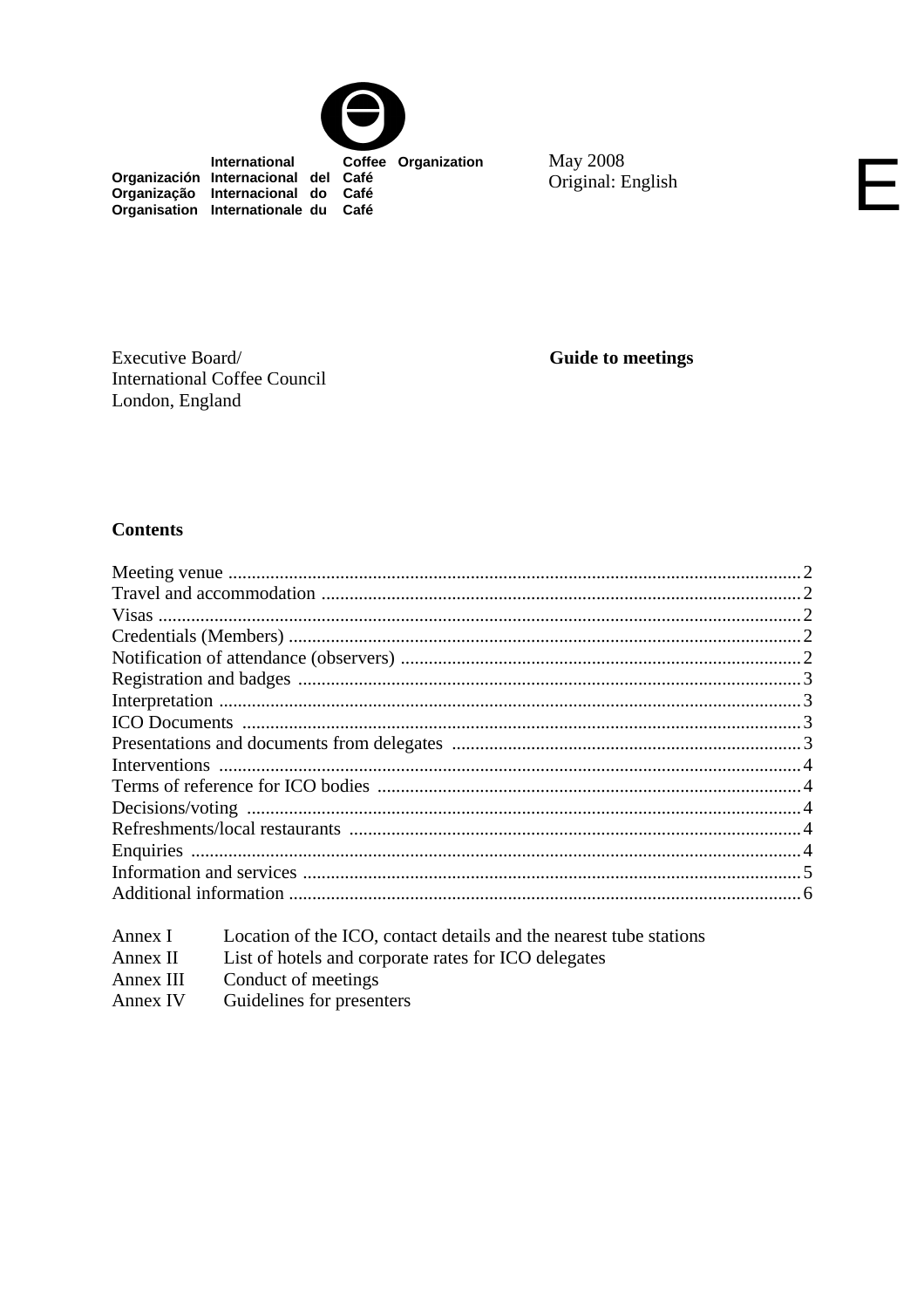**Meeting venue:** Meetings take place at the headquarters of the ICO at 22 Berners Street, London. The Executive Board meets in the Board Room on the second floor and the Council meets in the Council Chamber on the ground floor. **Annex I** shows the location of the ICO, contact details and the nearest tube stations.

**Travel and accommodation:** Participants are responsible for making their own arrangements for travel and for reserving hotel accommodation. A list of hotels with corporate rates for ICO delegates is attached as Annex II.

**Visas:** The following information is provided as guidance. As the requirements change periodically, delegates should always check with their local British Embassy or Consulate. The UK visas website (www.ukvisas.gov.uk) contains an online enquiry form which can be used to determine whether you need to apply for a visa before travelling to the UK.

Passports are required but not by the following ICO Member countries: Holders of National Identity Cards issued to nationals of Austria, Belgium, Bulgaria, Cyprus, Czech Republic, Denmark, Estonia, Finland, France, Germany, Greece, Hungary, Ireland, Italy, Latvia, Lithuania, Luxembourg, Malta, Netherlands, Norway, Poland, Portugal, Romania, Slovakia, Slovenia, Spain, Sweden and Switzerland. **Passports must have 6 months validity remaining on arrival.**

ICO Member countries for which visas are required include: Angola, Benin, Burundi, Cameroon, Central African Republic, Colombia, Congo Dem. Rep., Congo Rep, Côte d'Ivoire, Cuba, Dominican Republic, Ecuador, Equatorial Guinea, Ethiopia, Gabon, Ghana, Guinea, Haiti, India, Indonesia, Jamaica, Kenya, Madagascar, Malawi, Nigeria, Philippines, Rwanda, Tanzania, Thailand, Togo, Uganda, Vietnam, Zambia and Zimbabwe.

Delegates from non ICO member countries should consult the UK visas website for information about requirements.

**Credentials (Members):** The *Rules of the Organization* (document EB-3820/02) require Members to inform the Executive Director in writing of the composition of their delegations. Credentials should be issued in writing by a relevant Ministry or government agency of that country or by a representative of the Diplomatic Mission of the Member concerned either in the country where the seat of the Organization is located or where a session takes place. Credentials are examined by the Chairman, with the assistance of the Secretariat, who reports to the Council. A list of delegations is circulated during the meeting based on credentials received from Members and responses from observers. Delegations may be composed of one representative, and one or more alternates. A Member may also designate one or more advisers to its representative or alternates.

**Notification of attendance (observers):** Invited observers wishing to attend Council sessions are requested to inform the Executive Director either in writing or by returning the attendance form attached to the Convocation to the Executive Director by the stipulated deadline (by fax to  $+44$  (0) 20 7612 0630 or by email to info@ico.org). Observers may request permission to make statements to the Council or circulate documents by submitting a request to the Chairperson of the Council and Executive Director.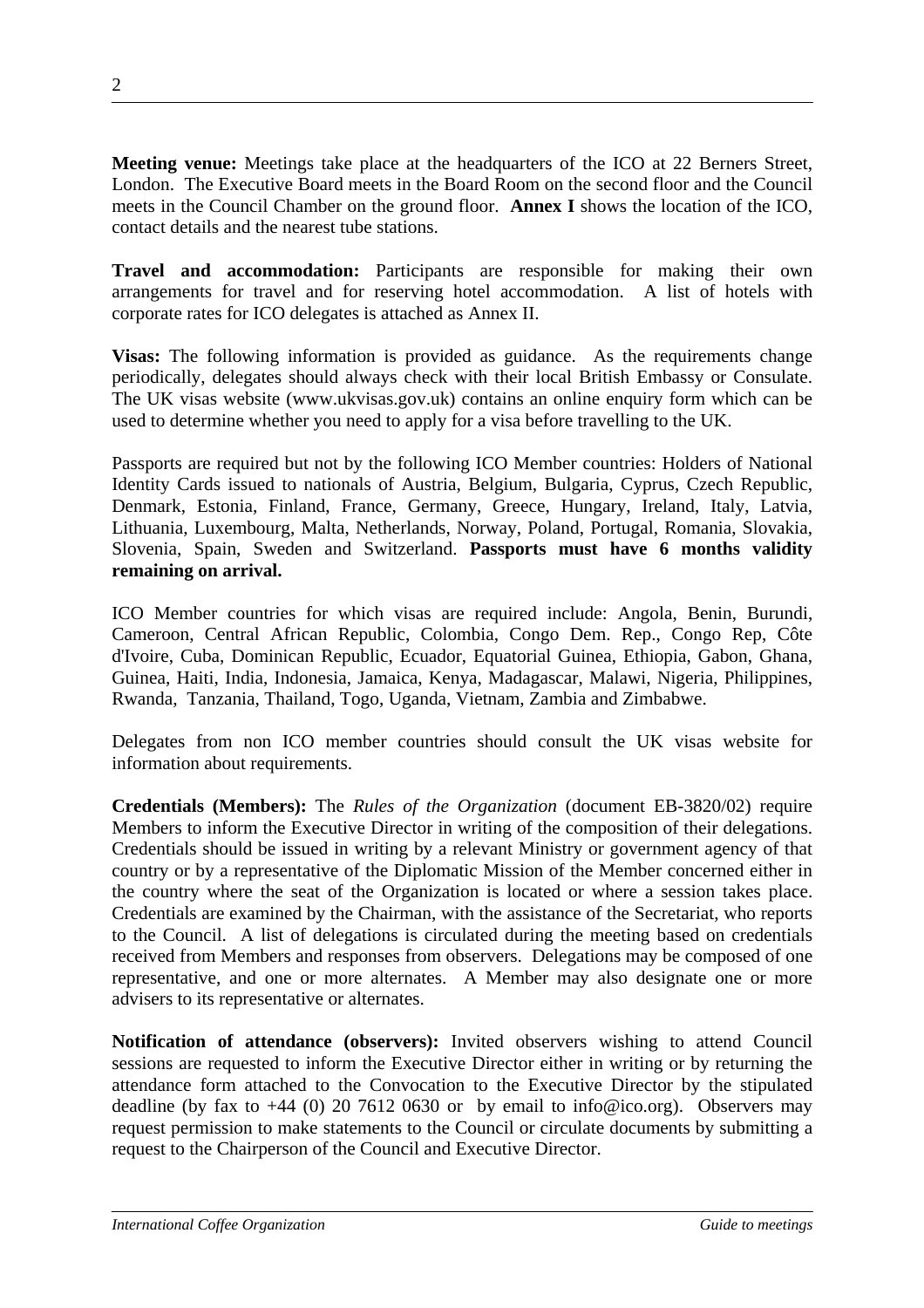**Registration and badges:** Participants are requested to register at the Information desk on arrival. Identification badges will be issued at the time of registration on receipt of credentials from Members or written communications from observers in the case of the Council, or attendance forms in the case of other meetings organized during the year.

**Only delegates wearing yellow badges and speakers** who are making a presentation **can be admitted to formal meetings**. For the purposes of identification and security, badges should be worn at **all times**. Badges are colour-coded as follows:

| Yellow: | Official delegates (ICO Members) | White: | Members of staff   |
|---------|----------------------------------|--------|--------------------|
| Blue:   | PSCB, observers and presenters   | Green: | Press              |
| Pink:   | <b>Visitors</b>                  | Red:   | Restricted meeting |

**Interpretation:** Interpretation is available for Council sessions and Board meetings in English, French, Portuguese and Spanish. Other meetings such as the PSCB or Statistics Committee are in English only. Interpretation can normally only be made available for unscheduled group meetings if there are no other parallel meetings for which interpretation is required and if the meeting is held within the interpreters' working hours (see Annex III).

**ICO documents:** Documents are available on the ICO website (www.ico.org) and notifications of documents are sent by email before the meetings take place. Sets of documents in Agenda order are given to all delegates at the Information desk at the start of the relevant meeting (on the ground floor in the case of Council and Promotion meetings, and on the second floor in the case of Executive Board, PSCB and other meetings). The same set serves the Board meeting and the Council session. Delegates do not, therefore, need to bring copies of the pdf files sent to them by email. The latest documents issued during the meetings are made available at the Information desk on the ground or second floor.

ICO documents have reference numbers relating to the meetings at which they are considered:

| WP-Council           | Working Paper for the Council             |
|----------------------|-------------------------------------------|
| WP-Board             | Working Paper for the Executive Board     |
| <b>ICC</b>           | Council                                   |
| EB.                  | <b>Executive Board</b>                    |
| PC.                  | <b>Promotion Committee</b>                |
| WP-Promotion         | Working Paper for the Promotion Committee |
| <b>PSCB</b>          | <b>Private Sector Consultative Board</b>  |
| WP-Finance           | <b>Finance Committee</b>                  |
| <b>WP-Statistics</b> | <b>Statistics Committee</b>               |
| WP-SGP               | Steering Group on Promotion               |
| WD                   | <b>Working Draft</b>                      |

**Presentations and documents from delegates:** Guidelines for presenters are attached as Annex IV, together with guidelines prepared by the AIIC. Delegates wishing to make a presentation using computers should advise the Secretariat in advance and send a copy of their presentation before the meeting to **evans@ico.org**.

*Advance copies:* Delegates are asked to advise the Secretariat at least 24 hours in advance of any documents or statements they wish to be distributed during the meeting to assist interpretation and to enable these to be circulated to delegates. Documents should be submitted by email to info@ico.org.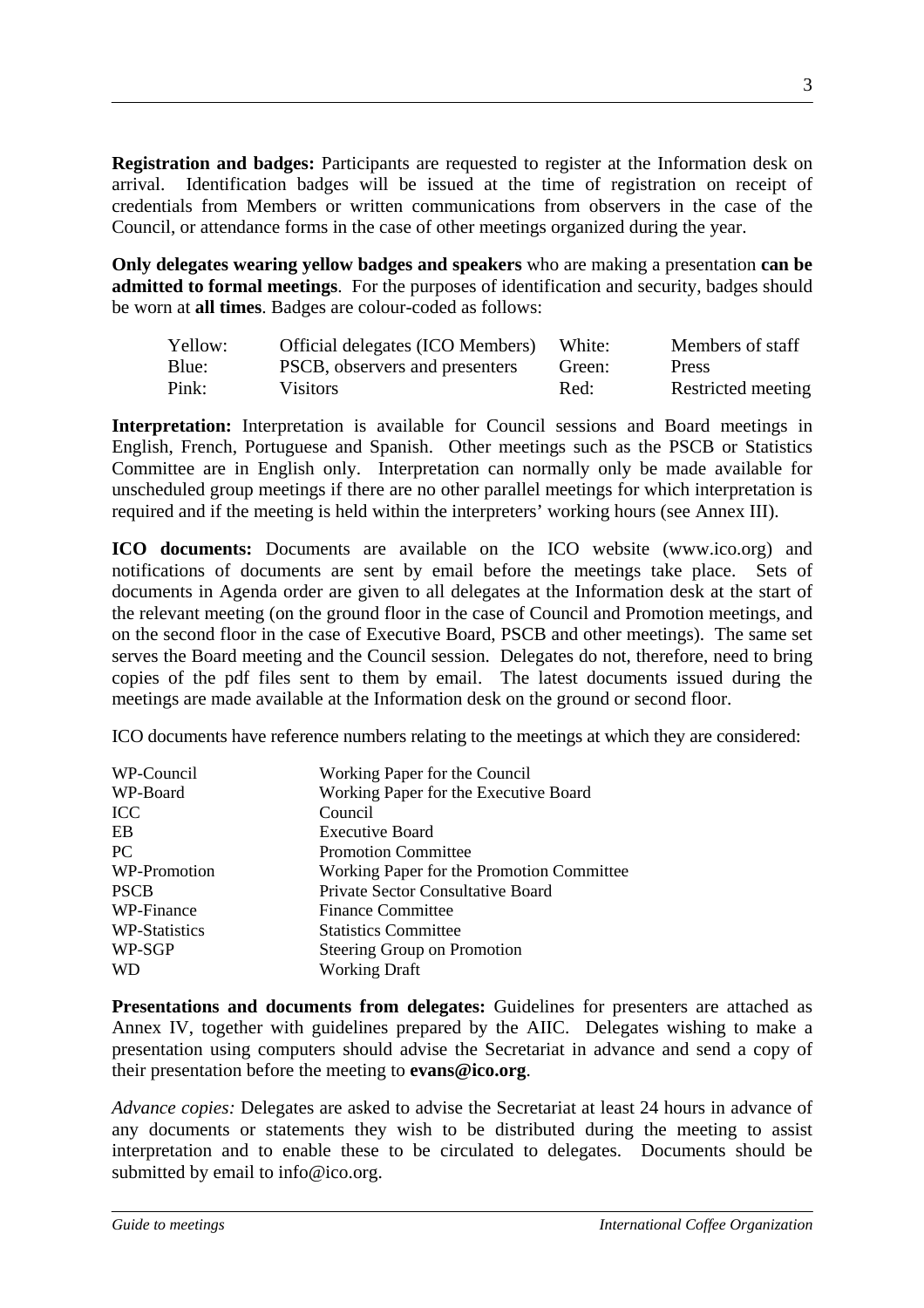**Interventions:** Delegations may indicate their wish to intervene during a meeting by placing their country nameplate in an upright position until acknowledged by the Chairperson.

**Terms of reference for ICO bodies:** Terms of reference for ICO bodies are listed below and can be downloaded from the documents section of the ICO website (by clicking on the "by category" link and selecting the option "Terms of reference").

Executive Board (International Coffee Agreement (ICA) 2001: Articles 17-20) International Coffee Council (ICA 2001: Articles 9-16) Promotion Committee (PC-02/02) Steering Group on Promotion (PC-08/03) Private Sector Consultative Board (ICA 2001: Article 22 and PSCB-4/99) Finance Committee (WP-Finance 02/04) Statistics Committee (EB-3833/02) Virtual Screening Committee (VSC) (WP-Board 955/04 Rev. 1)

**Decisions/voting:** Decisions are reached by consensus in practice and voting is generally only used at the time of the elections of the Executive Board in September each year.

**Refreshments/local restaurants:** Coffee, tea and biscuits are provided throughout the day. A variety of restaurants and cafés can be found in the vicinity of the ICO, such as in Charlotte Street, Wardour Street and Goodge Street.

**Enquiries:** Staff at the Information desk will be available to assist delegates with enquiries. Contact details for other staff members are as follows:

| <b>José Dauster Sette</b><br>Secretary to the Council                                               | First floor<br>020 7612 0602        | sette@ico.org          |
|-----------------------------------------------------------------------------------------------------|-------------------------------------|------------------------|
| David Moorhouse<br>Head of Finance and Administration<br>(for financial and administrative matters) | Second floor<br>020 7612 0628       | moorhouse@ico.org      |
| Executive Director's office:<br>Hamida Ebrahim, PA to the Executive Director                        | Second floor<br>020 7612 0618       | $e^{binim@ico.org}$    |
| Mirella Glass<br>Documents Officer                                                                  | First floor<br>020 7612 0601        | $d$ ocuments @ ico.org |
| Carmen Maqueda<br>Head of Personnel & Office Management                                             | Second Floor<br>020 7612 0623       | maqueda@ico.org        |
| Helen Wright<br>Secretariat Officer                                                                 | <b>First Floor</b><br>020 7612 0624 | wright@ico.org         |
| Pascale Evans<br><b>Information Assistant</b><br>(for assistance with presentations)                | First floor<br>020 7612 0603        | evans@ico.org          |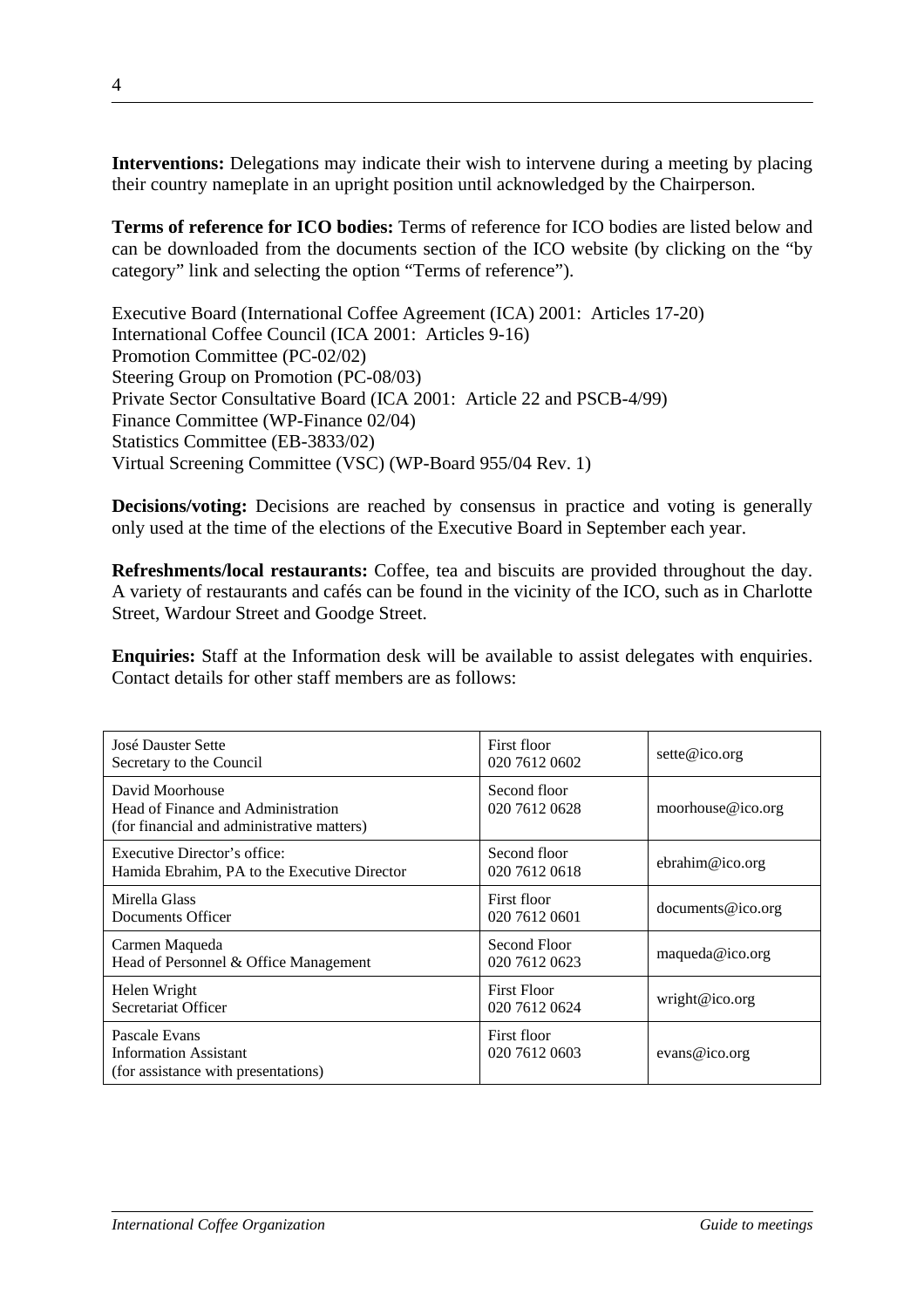# **INFORMATION AND SERVICES**

| <b>Information/services</b>   | Location                                                                                             | <b>Note</b>                                                                                                                                                                          |
|-------------------------------|------------------------------------------------------------------------------------------------------|--------------------------------------------------------------------------------------------------------------------------------------------------------------------------------------|
| Accounts                      | Second floor<br>$(09.00 - 17.00)$                                                                    | Payment of telephone and fax invoices,<br>and information about contributions, etc                                                                                                   |
| Cloakroom                     | Ground and second floors                                                                             |                                                                                                                                                                                      |
| Computers/Wi-fi               | Library (first floor)<br>$(09.00 - 18.00)$                                                           | ICO Wireless Local Area Network<br>code: 19A3C3972D                                                                                                                                  |
| Documents                     | Contact the Information desk                                                                         |                                                                                                                                                                                      |
| Fax                           | Registry office (second floor)<br>(open throughout meetings)                                         | The Registry office can assist with sending<br>faxes. Incoming faxes can be sent to the<br>ICO on +44 (0) 20 7612 0630                                                               |
| First aid                     | Contact the Information desk or<br>Commissionaire                                                    |                                                                                                                                                                                      |
| Information desk              | Ground floor Conference Lounge<br>Second floor Delegates Lounge                                      |                                                                                                                                                                                      |
| Interpretation                | <b>Council Chamber and Board Room</b>                                                                | Available for scheduled meetings only in<br>English, French, Portuguese, Spanish                                                                                                     |
| Library                       | First floor<br>$(09.00 - 18.00)$                                                                     |                                                                                                                                                                                      |
| Meeting rooms<br>(additional) | Meeting room (first floor)<br>Committee room (ground floor)                                          | Please check with the Secretariat staff for<br>availability                                                                                                                          |
| Photocopying                  | Contact the Information desk                                                                         |                                                                                                                                                                                      |
| Reconfirmation<br>of flights  | Information desk (ground floor)                                                                      | List of airline telephone numbers and<br>websites available from desk                                                                                                                |
| Refreshments                  | Ground and second floor lounges                                                                      | Coffee, tea and biscuits available<br>throughout the day                                                                                                                             |
| Restrooms                     | Gentlemen: basement and second<br>floors<br>Ladies: first and third floors<br>Disabled: second floor |                                                                                                                                                                                      |
| Smoking                       | The ICO is a non-smoking building                                                                    | Delegates may smoke outside the building                                                                                                                                             |
| Taxis                         | Reception desk at entrance                                                                           | The Commissionaire can call taxis                                                                                                                                                    |
| Telephones                    | Ground and second floors                                                                             | No charge for local calls. All calls outside<br>London area and to mobile phones are<br>charged. Please settle outstanding charges<br>with Accounts before the end of the<br>meeting |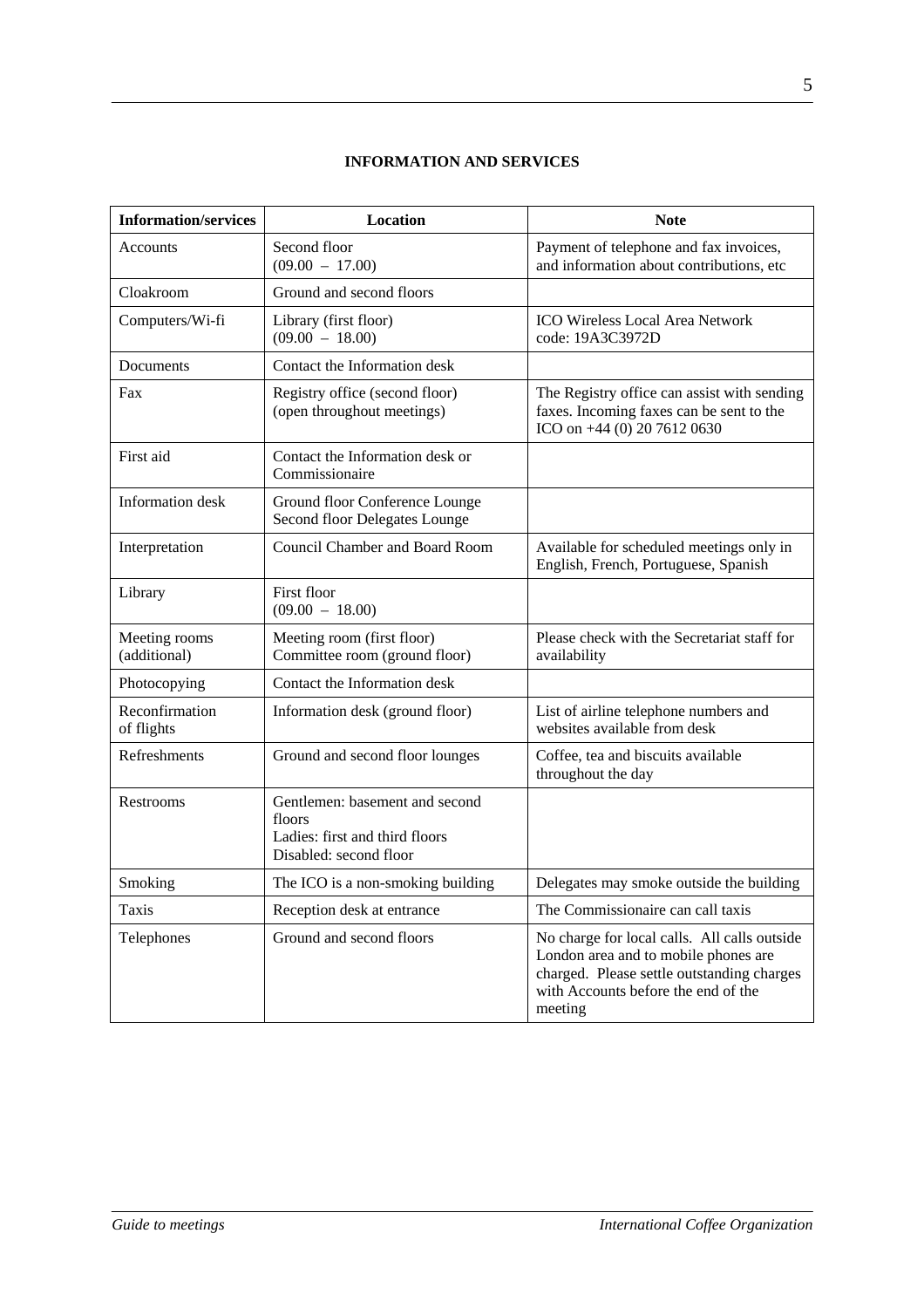# **Additional information**

| Local time                            | From 30 March 2008 - 26 October 2008: GMT +1<br>From 26 October 2008 – 29 March 2009: GMT                                                                                                                                                                                                                                                                                                                                                                                                         |
|---------------------------------------|---------------------------------------------------------------------------------------------------------------------------------------------------------------------------------------------------------------------------------------------------------------------------------------------------------------------------------------------------------------------------------------------------------------------------------------------------------------------------------------------------|
| Electricity                           | 240V AC 50Hz                                                                                                                                                                                                                                                                                                                                                                                                                                                                                      |
| International direct<br>dialling code | 00 44 (United Kingdom)<br>$(0)$ 207 (London)<br>$(0)$ 208 (London)                                                                                                                                                                                                                                                                                                                                                                                                                                |
| Currency                              | The local currency is the pound sterling (GBP $1 = 100$ pence). A<br>universal currency converter can be found at www.xe.com/ucc/                                                                                                                                                                                                                                                                                                                                                                 |
| Climate                               | Information about the current weather forecast in London can be found<br>on www.cnn.com or www.weather.com                                                                                                                                                                                                                                                                                                                                                                                        |
| Travel/medical<br>insurance           | EU participants in E111 system which allows visitors on short-term<br>stays to other Member countries to use the public health care sector on<br>the same terms as a local resident and provides all covered visitors with<br>emergency and necessary care. Form E111 is being replaced by the EU<br>Health Insurance Card. Please contact relevant health authorities for<br>further details.<br>Delegates should ensure that they are covered by international travel<br>and medical insurance. |
| <b>Useful links</b>                   | Visiting the UK www.i-uk.com<br>Tourist Office: www.visitbritain.com<br>Embassy/consulate information: www.ind.homeoffice.gov.uk<br>Visiting London: www.visitlondon.com                                                                                                                                                                                                                                                                                                                          |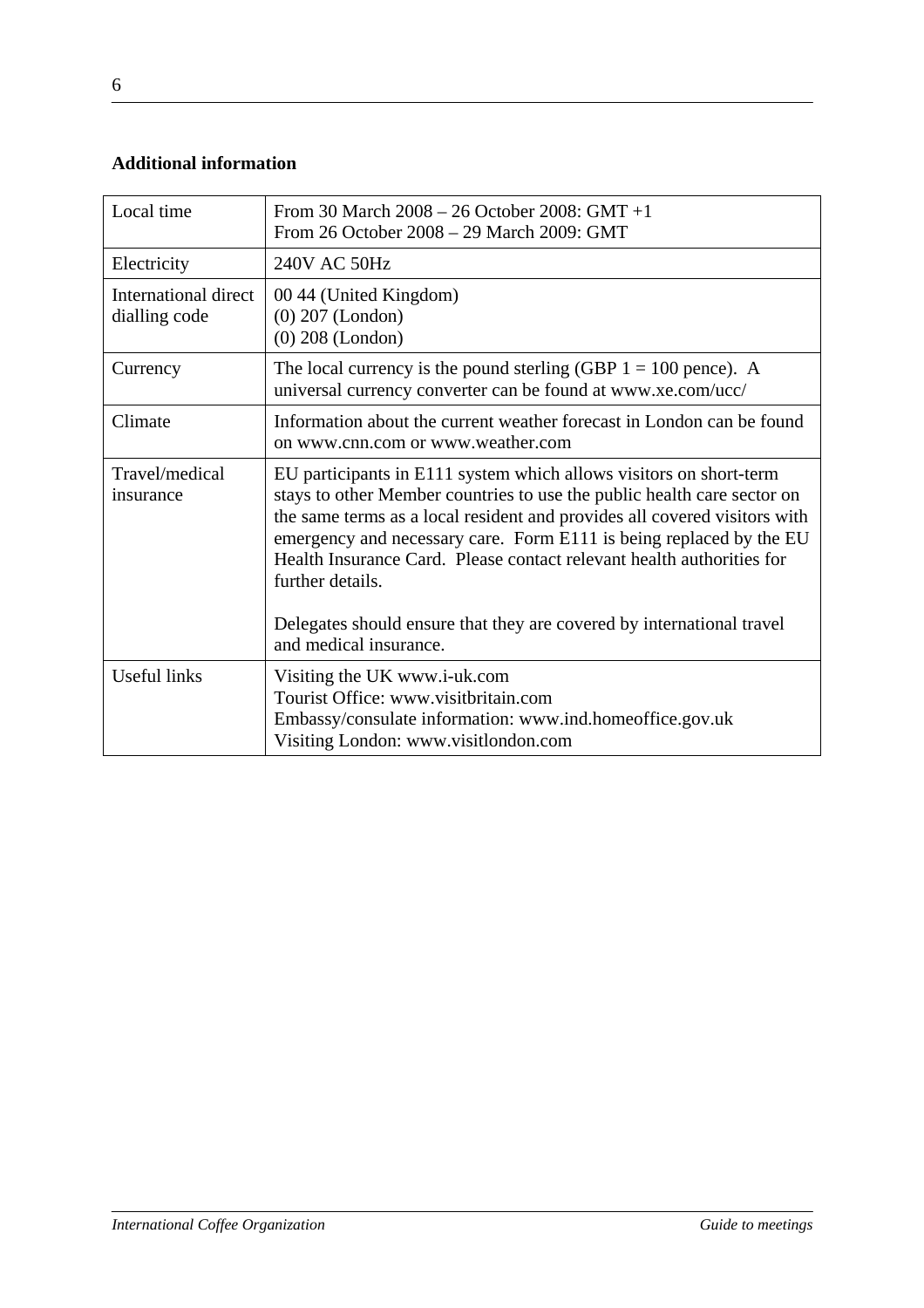

22 Berners Street, London W1T 3DD Telephone: +44 (0) 20 7612 0600 ▪ Fax: +44 (0) 20 7612 0630 Email: info@ico.org • Website: www.ico.org

## **Nearest tube stations**

 **Tottenham Court Road**  Central and Northern Lines

 **Oxford Circus**  Central, Bakerloo and Victoria Lines

 **Goodge Street**  Northern Line

# **By bus**

 Buses 7, 8, 10, 25, 55, 73, 98 and 390 stop near the corner of Oxford Street and Berners Street.

# **From the Airport**

**Heathrow airport:** The Heathrow Express runs every 15 minutes from 05.07 to 00.01 between Heathrow airport and Paddington Station in London (journey time: 15 minutes). Heathrow can also be reached by tube (Piccadilly line)

**Gatwick airport:** The Gatwick Express runs around every 15 minutes from 05.20 to 01.30 between Gatwick airport and Victoria Station (journey time: 30 minutes).

**Stansted airport:** The Stansted Express runs every 15 to 30 minutes to Liverpool Street Station in London (journey time: 45 minutes).

## **By car**

Car parking facilities are available within walking distance of the Organization. Eight pound daily congestion charge is applicable when driving in central London.

# How to find us



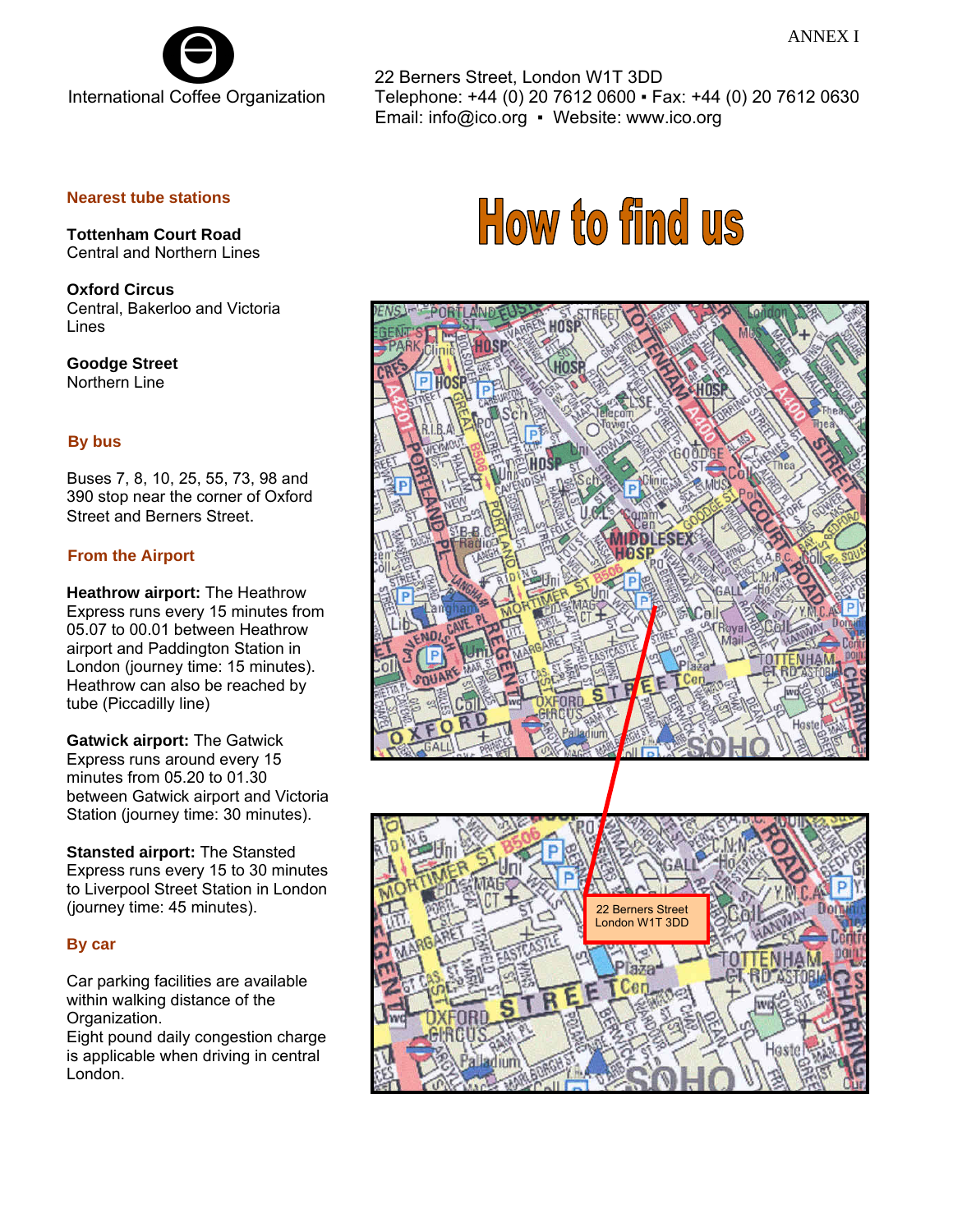# **ICO CORPORATE RATES FOR LONDON HOTELS**

(April 2008)

| <b>Hotel</b>                            | <b>Room</b> type     | Daily room rate  | <b>Notes</b>           |
|-----------------------------------------|----------------------|------------------|------------------------|
| Rathbone Hotel****                      | Junior double room   | £115.00 $(+VAT)$ | Rates exclude VAT      |
| <b>Rathbone Street</b>                  | (Sole occupancy)     |                  | $(17.5\%)$ and include |
| London W1P 1AJ                          | Standard double/twin | £128.00 $(+VAT)$ | continental breakfast  |
| $+44$ (0) 20 7636 2001<br>Tel:          | room                 |                  |                        |
| $+44$ (0) 20 7636 3882<br>Fax:          | Executive room       | £148.00 $(+VAT)$ | Map reference 1        |
| Email: sales@rathbonehotel.com          |                      |                  |                        |
| www.rathbonehotel.com                   |                      |                  |                        |
| <b>Grange Fitzrovia ****</b>            | Single/double/twin   | £114.89 $(+VAT)$ | Please quote:          |
| 20 - 28 Bolsover Street                 | room                 |                  | <b>ICO ID 12139</b>    |
| London W1P 7HJ                          | Executive single/    | £131.91 $(+VAT)$ |                        |
| Central reservations for Grange hotels: | double room          |                  | Rates exclude VAT      |
| +44 (0) 20 7233 7888<br>Tel:            |                      |                  | (17.5%)                |
| +44 (0) 20 7630 9897<br>Fax:            |                      |                  |                        |
| Email: reservations@grangehotels.co.uk  |                      |                  | Map reference 2        |
| www.grangehotels.co.uk                  |                      |                  |                        |
| <b>Grange Langham Court Hotel****</b>   | Superior single room | £89.36 (+VAT)    | Please quote:          |
| 31 - 35 Langham Street                  |                      |                  | <b>ICO ID 12139</b>    |
| London W1N 5RE                          | Superior double/     | £102.13 $(+VAT)$ |                        |
| Central reservations for Grange hotels: | twin room            |                  | Rates exclude VAT      |
| +44 (0) 20 7233 7888<br>Tel:            |                      |                  | (17.5%)                |
| Fax: $+44$ (0) 20 7630 9897             | Executive single/    | £119.15 $(+VAT)$ |                        |
| Email: reservations@grangehotels.co.uk  | double/twin room     |                  | Map reference 3        |
| www.grangehotels.co.uk                  |                      |                  |                        |
| Meliá White House****                   | Classic room         | £135.00 $(+VAT)$ | Rates exclude VAT      |
| <b>Albany Street</b>                    | Superior room        | £160.00 $(+VAT)$ | $(17.5\%)$ and include |
| <b>Regents Park</b>                     | Executive/Level room | £190.00 $(+VAT)$ | full English breakfast |
| London NW1 3UP                          | Junior Suite         | £215.00 $(+VAT)$ |                        |
| +44 (0) 20 7391 3038<br>Tel:            |                      |                  | Map reference 4        |
| $+44$ (0) 20 7388 8040<br>Fax:          |                      |                  |                        |
| E-mail: nelly.divisato@solmelia.com     |                      |                  |                        |
| www.solmelia.com                        |                      |                  |                        |

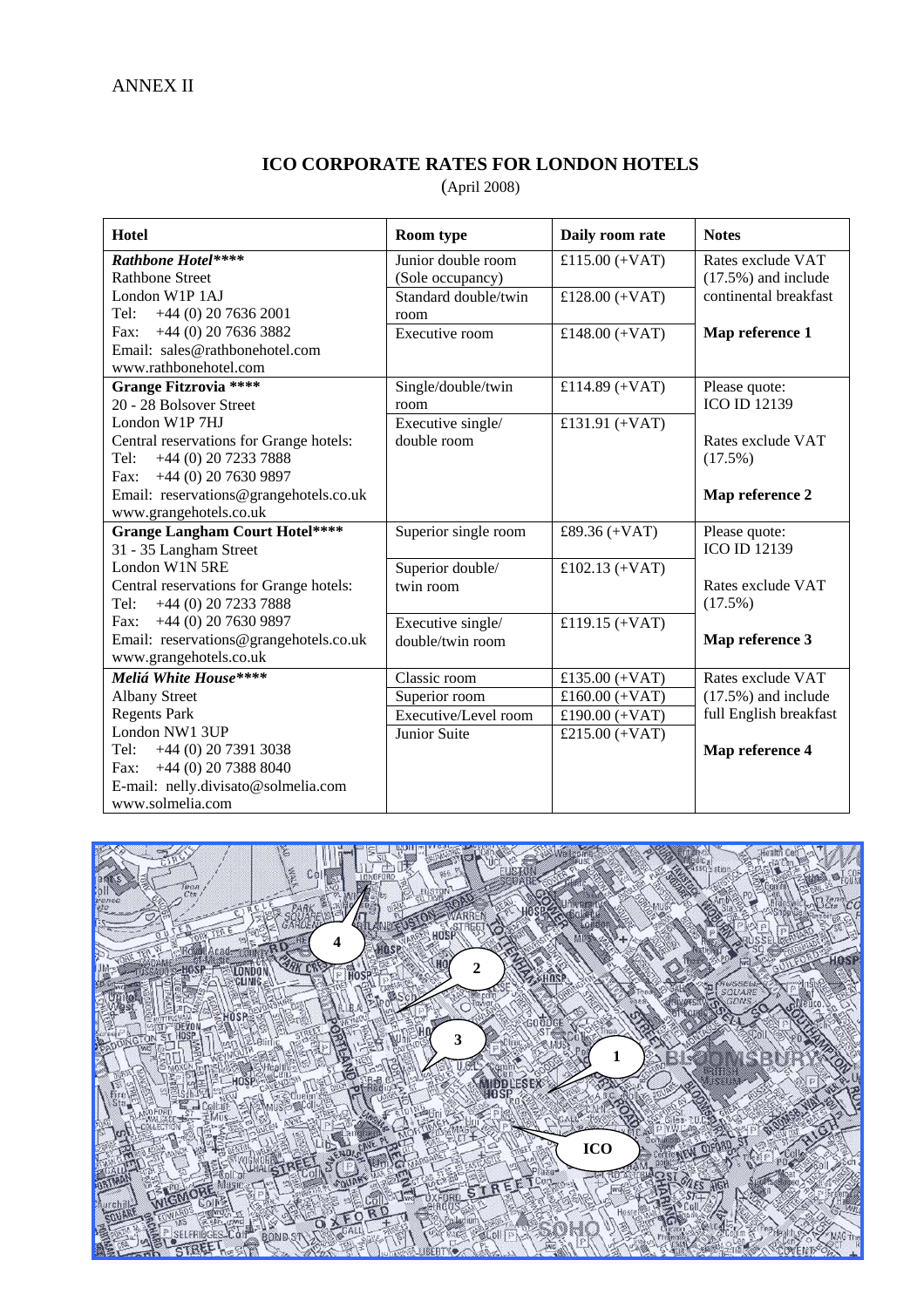# **CONDUCT OF MEETINGS**

The plenary meetings of the Executive Board and the Council will normally start and finish promptly, as set out in the schedule of meetings approved at the start of the meeting. The Chairman will announce details of the time and venue of the next meeting or the schedule of meetings for the next day, which will also be posted on a notice board on the ground and second floors.

Members are reminded that single teams of interpreters normally work for no more than 3 hours at a time, with a lunch break of 1½ hours. In the case of a single team, the interpreters would not be expected to work beyond 18.30.

Delegations and Chairmen are requested to make every effort to ensure that meetings commence at the agreed time by arriving in good time for meetings.

A bell will be rung at the request of the Chairman to indicate the start of the meeting, and the officers on the rostrum (Chairman, Executive Director and Secretary) are requested to be in place so that the Chairman can open the meeting within a few minutes subject to the quorum requirements under Rules 15 and 51 of the Rules of the Organization. If the Chairman is not present in the meeting room at the start of a meeting, the Vice-Chairman will take the chair and preside over the meeting until its conclusion.

During the meeting, the Chairman will remind participants of the time, and urge them to keep statements short and to the point. The Chairman may propose a limit on the time to be allowed to speakers and on the number of times each representative may speak on any question, the closure of the list of speakers, or the closure of the debate, in accordance with Rule 16 of the *Rules of the Organization*. The Chairman's own interventions and summaries will also be as concise as possible.

Delegates are requested to turn off all mobile phones during meetings.

# **Other group meetings**

Meetings of the Private Sector Consultative Board (PSCB) and Statistics Committee should not be changed once the date has been circulated to their representatives to avoid inconvenience.

Coordination and other group meetings should start and finish promptly at the time scheduled for them, to avoid delays to other meetings and inconvenience to other delegates.

When a coordination or group meeting cannot finish on time, the Chairman will advise the Chairman of the Board or the Council as appropriate. If necessary, and if services are available, another time will be allocated for the coordination or group meeting to complete its work, if the Board or Council meetings are deemed to have priority.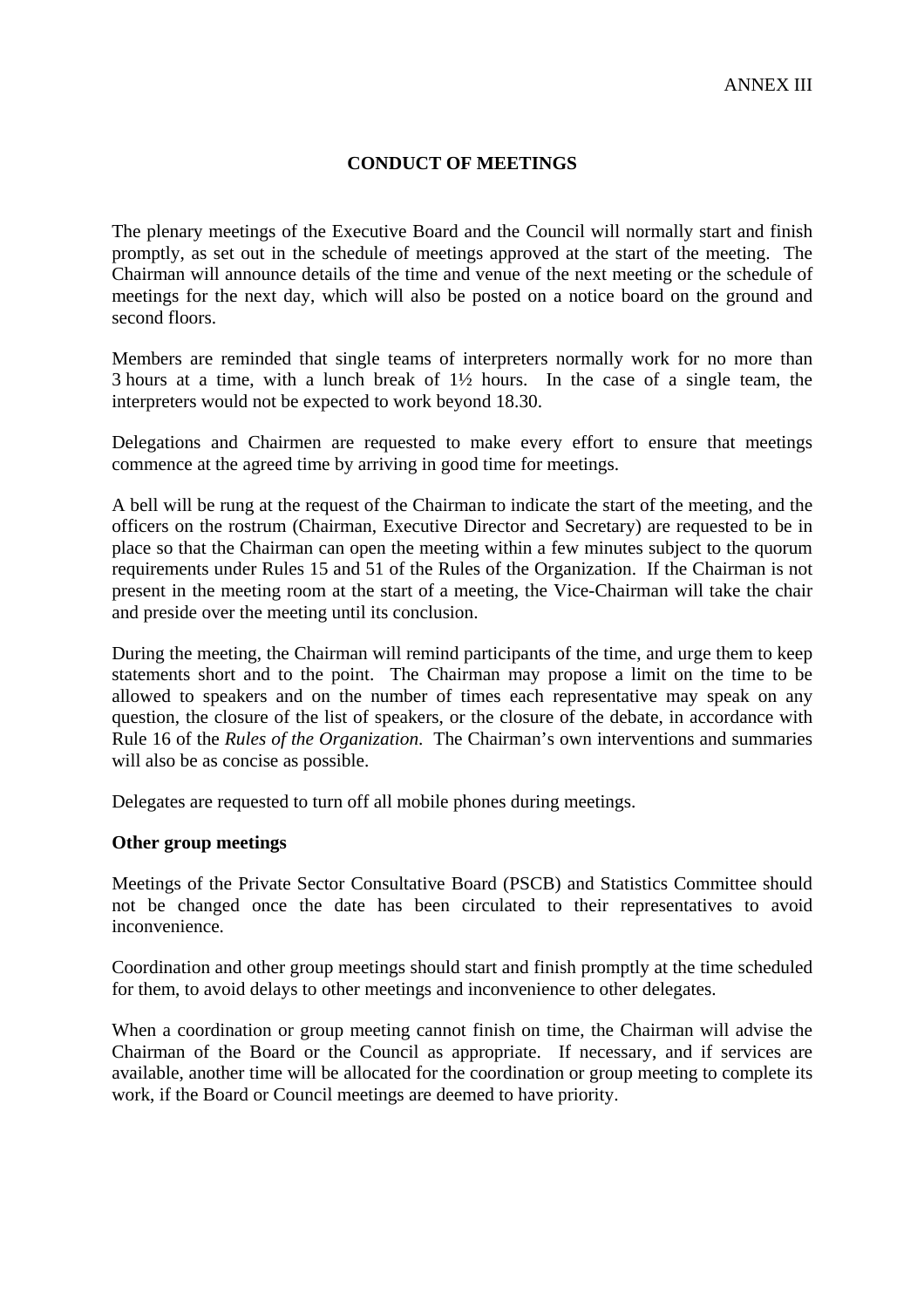## **GUIDELINES FOR PRESENTERS**

**Time-limit:** as the programme is very tight, presentations during Board/Council meetings should generally be **no longer than 5-7 minutes** followed by 5-10 minutes for questions.

**Advance copies of presentations:** Please send an electronic copy of your presentation in advance of the meeting to Pascale Evans (evans@ico.org). This will enable copies to be made for the interpreters and loaded onto the ICO laptop in case of problems with presenters' laptops. It also enables the ICO to make copies for interested delegates, and to put it on the ICO website for consultation after the meeting.

**Equipment:** We have integrated audiovisual facilities in the Council Chamber and Board Room. We also have a laptop available for presentations but you may use your own if you prefer. Please note video clips inside Power Point presentations will not appear on the screens. On arrival at the ICO, please ask the registration desk to contact Pascale Evans, who will assist you in setting up your presentation.

**Documentation:** If there are any other documents that you would like to make available to delegates at the meeting, please send an electronic copy in advance, to enable copies to be printed and made available on the day.

**Introductory note:** Please provide a short introductory or biographical note to assist the Chairperson or Executive Director in introducing you.

**Registration/badge:** Please complete and return the attendance form attached to the convocation to the Secretariat so that an identification badge can be prepared. On arrival at the ICO please collect your badge from the Information Desk.

**Attendance at ICO meetings** is restricted to Members and invited observers. External presenters are therefore requested to attend the meeting only for the period of their presentations and questions, and to leave the meeting thereafter.

**Reimbursement of expenses:** Due to the ICO's restricted budget we regret that the ICO is not able to provide assistance with travel or accommodation expenses.

**Board and Council meetings:** Council sessions and Board meetings usually last between 2.5-3 hours. Each agenda item is introduced briefly by the Chairperson or Executive Director, followed by a short presentation, discussion and questions. In the case of Board meetings, these are attended by 16 Board Members. Up to 32 advisers and 40 observers from Member countries may also attend. Board meetings take place in the Boardroom on the second floor.

Council sessions take place in the Council Chamber on the ground floor and are attended by representatives of the 77 Member countries of the ICO, their alternates and advisers, as well as observers from non-member countries, the private sector and international organizations. A list of ICO office-holders and Members can be found on the "About us" section of the ICO website (**www.ico.org**).

**Interpretation:** Interpretation is available for Board and Council meetings in the four official languages of the Organization (English, French, Portuguese and Spanish). All seats are provided with headphones. Meetings of the Private Sector Consultative Board, Steering Group on Promotion, Finance Committee and Statistics Committee are English only.

## **Enquiries**

Email: wright@ico.org Email:evans@ico.org

Helen Wright – Secretariat Officer: Pascale Evans – Information Assistant<br>Tel: +44 (0) 20 7612 0624 Tel: +44 (0) 20 7612 0603 Tel: +44 (0) 20 7612 0603